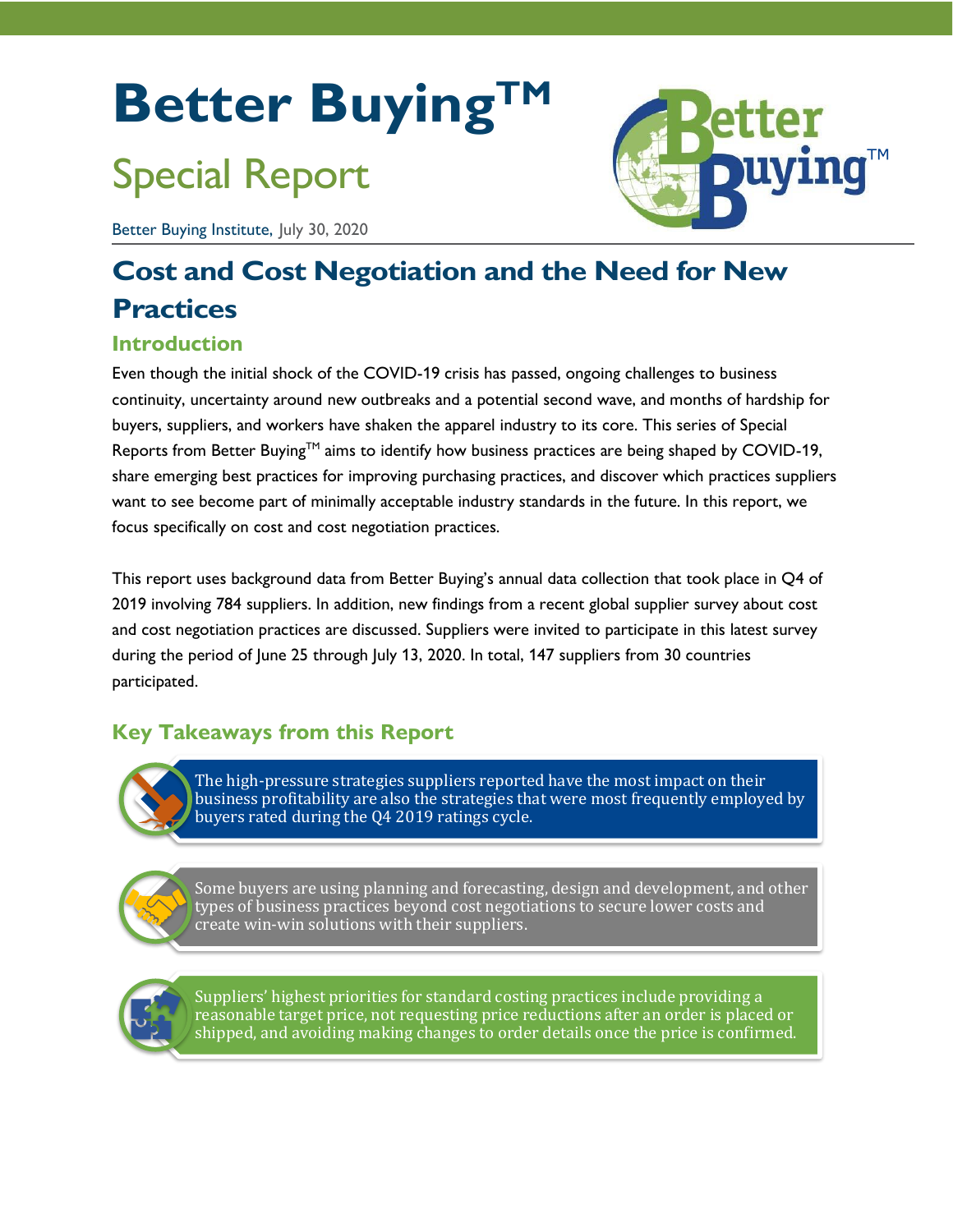## **Our Evidence**

## *Orders Priced for Compliant Production*

With the payment received for their work, suppliers have to cover not only their business expenses and operating costs, but also the cost of keeping their operations in line with social and environmental compliance standards. For this reason, a supplier's ability to comply with codes of conduct or to achieve sustainability targets cannot be divorced from the prices paid by its customers for the production of their goods.

During Better Buying's annual ratings cycle in Q4 of 2019, 36.2% of suppliers reported 100% of their orders for the customer they rated were priced to cover the costs of compliant production. For individual companies, performance ranged from a low of 14.3% of orders priced accordingly to a high of 100.0%. These findings show that even before COVID-19, it was not uncommon for suppliers to receive prices for orders that did not allow for compliant production. Furthermore, Better Buying™ found that suppliers reporting lower rates of orders priced for compliant production also reported a larger number of high-pressure cost negotiation strategies used by their buyers.<sup>1</sup> This leads to compounding financial pressures that place all forms of sustainability at risk.

## *High-Pressure Cost Negotiation Strategies*

Cost negotiations are a point in business partnerships during which the power imbalance between buyers and suppliers becomes readily apparent. Without acknowledging the relative lack of power held by suppliers in the Textile, Clothing, Leather and Footwear sector, and without taking action to ensure they are treated as equal partners, negotiations can easily exploit the supplier's position and cause detrimental impacts to social, environmental, and financial sustainability.

In the 2019 ratings cycle, 55.2% of suppliers reported that the buyer they rated used high-pressure cost negotiation strategies, with individual company performance ranging from 21.3% to 100.0%. On average, 3.3 strategies were used by each buyer, with the most common strategies being take it or leave it meet the target cost or supplier cannot win the order (56.2%), demanding level prices be maintained from year to year - no consideration for inflation (55.0%), and demanding across the board price cuts from previous orders/years (42.5%).

*The high-pressure strategies suppliers reported have the most impact on their business profitability are also the strategies that were most frequently employed by buyers rated during the Q4 2019 ratings cycle.*

Better Buying™ suspected that the extent to which each of these and other high-pressure negotiation strategies impacted suppliers' businesses differed, with some strategies more impactful than others. Therefore, in the latest global supplier survey suppliers were asked to rate the impact of each high-pressure strategy on their

<sup>1</sup> Pearson's r=-.11, p=.001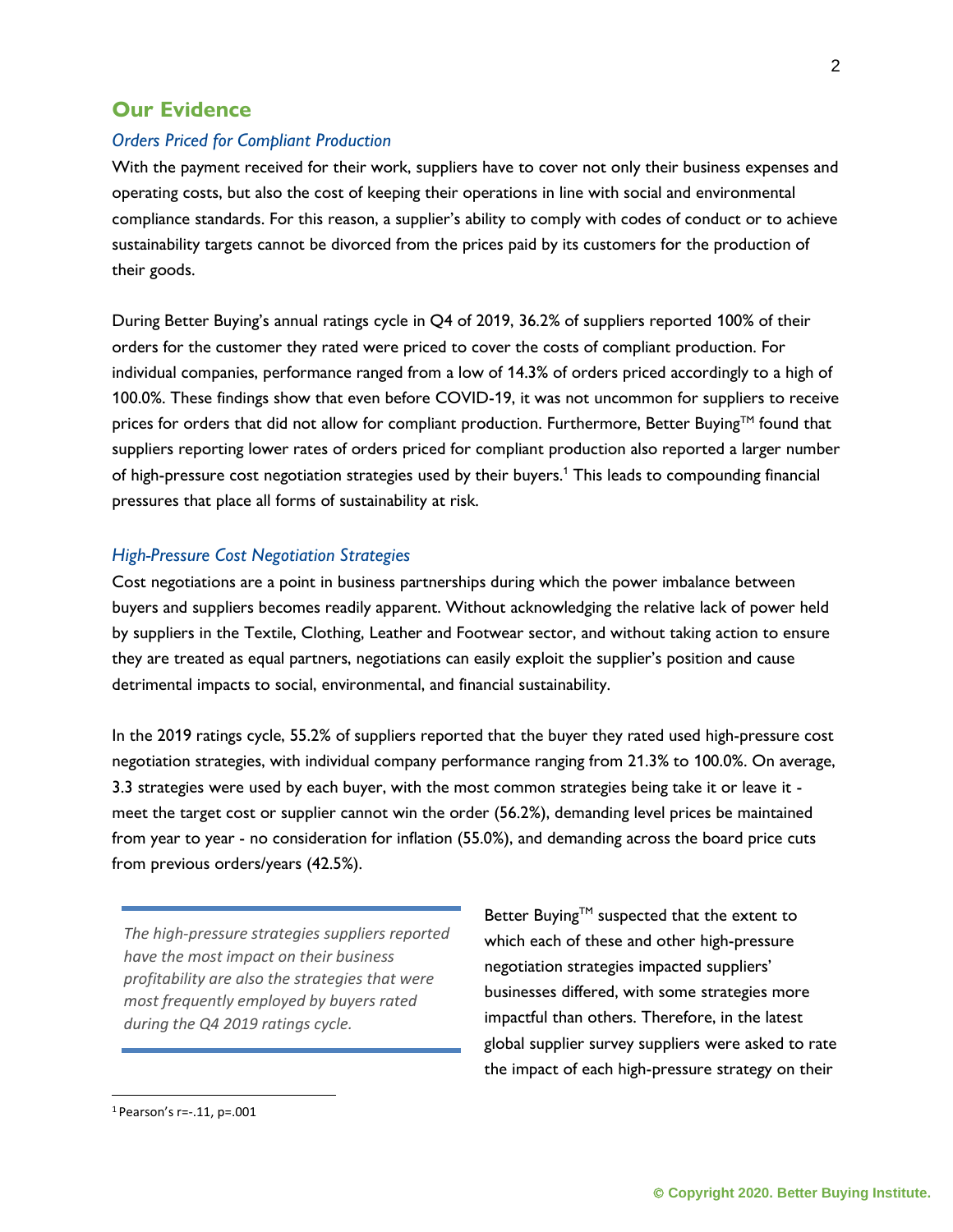business profitability (Figure 1). The two strategies most frequently rated as having a high impact (a 4 or 5 out of a scale of 1 to 5) were demanding level prices be maintained from year to year - no consideration for inflation (64.6% of suppliers rated this as a "4" or "5") and take it or leave it - meet the target cost or supplier cannot win the order (63.9%). Therefore, the high-pressure strategies suppliers reported have the most impact on their business profitability are also the strategies that were most frequently employed by buyers rated during the Q4 2019 ratings cycle.

### Figure 1. Extent to which High-Pressure Cost Negotiation Strategies Impact Suppliers' Business Profitability

|                                                                           |                                                                          | % of Suppliers |                |          |                                |       |                |       |
|---------------------------------------------------------------------------|--------------------------------------------------------------------------|----------------|----------------|----------|--------------------------------|-------|----------------|-------|
|                                                                           |                                                                          | 0%             | 20%            | 40%      |                                | 60%   | 80%            | 100%  |
|                                                                           | Demanding level prices be maintained from year to year                   | 5.4%6.1%       | 23.8%          |          | 27.9%                          |       | 36.7%          |       |
|                                                                           | Demanding across the board price cuts from previous orders/years         | 11.6%          | 14.3%          | 20.4%    | 18.4%                          |       | 35.4%          |       |
|                                                                           | Comparing suppliers only on price instead of a full range of attributes  | $8.2\%$        | 21.8%<br>8.8%  |          | 29.3%                          |       | 32.0%          |       |
|                                                                           | Threatening to move production of existing programs in the future        | 15.0%          | 10.2%<br>21.8% |          | 21.8%                          |       | 31.3%          |       |
| Take it or leave it—meet the target cost or supplier cannot win the order |                                                                          | 6.8% 10.2%     |                | 19.0%    | 33.3%                          |       | 30.6%          |       |
|                                                                           | Making changes to order terms after issuing PO                           |                | 23.1%<br>16.3% |          | 17.0%                          | 15.6% | 27.9%          |       |
| Strategies                                                                | Using cost models that do not allow for supplier profit                  | 19.7%          |                | 12.9%    | 19.0%                          | 21.1% | 27.2%          |       |
|                                                                           | Continuing to negotiate prices after bulk production has started         |                | 31.3%          | 12.9%    | 18.4%                          | 12.2% | 25.2%          |       |
|                                                                           | Pressuring to meet other competitors' prices across different countries  | 11.6%          | 15.6%          | 22.4%    |                                | 27.2% | 23.1%          |       |
|                                                                           | Asking for price commitments based on a larger vol than actual qty       | 12.2%          | 12.2%          | 23.1%    |                                | 29.9% | 22.4%          |       |
| Cost Negotiation                                                          | Using cost models with inaccurate/outdated minute values                 | 25.9%          |                | 13.6%    | 21.8%                          | 16.3% | 22.4%          |       |
|                                                                           | Increasing admin req without increasing margins for supplier overhead    | 17.7%          |                | 12.9%    | 28.6%<br>19.0%                 |       | 21.8%          |       |
|                                                                           | Expecting unrealistic efficiency gains                                   | 15.6%          |                | 21.8%    | 20.4%                          | 22.4% | 19.7%          |       |
|                                                                           | Using an online bidding strategy vs a "partnership" negotiation strategy |                | 27.9%<br>12.9% |          | 21.1%                          |       | 19.0%<br>19.0% |       |
|                                                                           | Requiring supplier to meet elements of other suppliers' cost structure   |                | 12.9%<br>14.3% |          | 27.2%                          | 26.5% | 19.0%          |       |
|                                                                           | Making changes to product specifications after FOB price is locked       |                | 26.5%          | 11.6%    | 21.1%                          | 21.8% | 19.0%          |       |
|                                                                           | Req previously negotiated price be maintained after order changes        | 18.4%          |                | 16.3%    | 24.5%                          | 22.4% | 18.4%          |       |
|                                                                           | Locking prices prior to making commitments                               |                | 21.1%          | 14.3%    | 21.1%                          | 25.2% | 18.4%          |       |
|                                                                           | Using fatigue producing tactics                                          | 17.7%          |                | 17.0%    | 21.8%                          | 26.5% |                | 17.0% |
|                                                                           | Passing on fees associated with reqd certifications/data input           | 19.7%          |                | 17.0%    | 27.2%                          |       | 19.0%          | 17.0% |
|                                                                           | Using threatening language or negotiating in an angry tone               |                | 38.1%          |          | 21.8%                          | 7.5%  | 16.3%          | 16.3% |
|                                                                           | Not factoring in required investments in technology                      | 23.8%<br>6.1%  |                | 16.3%    | 27.2%                          |       | 17.7%          | 15.0% |
|                                                                           | Allowing only very short times for response to price demands             |                | 22.4%          |          | 36.1%                          |       | 21.8%          | 13.6% |
|                                                                           | $\blacksquare$ 1 = No impact<br>$\blacksquare$ 2                         | $\Box$ 3       |                | $\Box$ 4 | $\blacksquare$ 5 = Much impact |       |                |       |

Better Buying™ also investigated whether there were similarities among the different strategies in terms of their impact on supplier business profitability. From our analysis, three groups emerged that we labeled: pressuring suppliers through price competition, off-loading additional costs onto suppliers, and buyer-centric costing.<sup>2</sup> Of these groups, the strategies that involve pressuring suppliers through price competition have the highest average impact on suppliers' business profitability. The strategies in each group are shown in Table 1.

<sup>2</sup>We used principal components analysis with varimax rotation to identify three factors that accounted for 65.4% of the variance and had strong reliability (Cronbach's alpha between .86 and .94).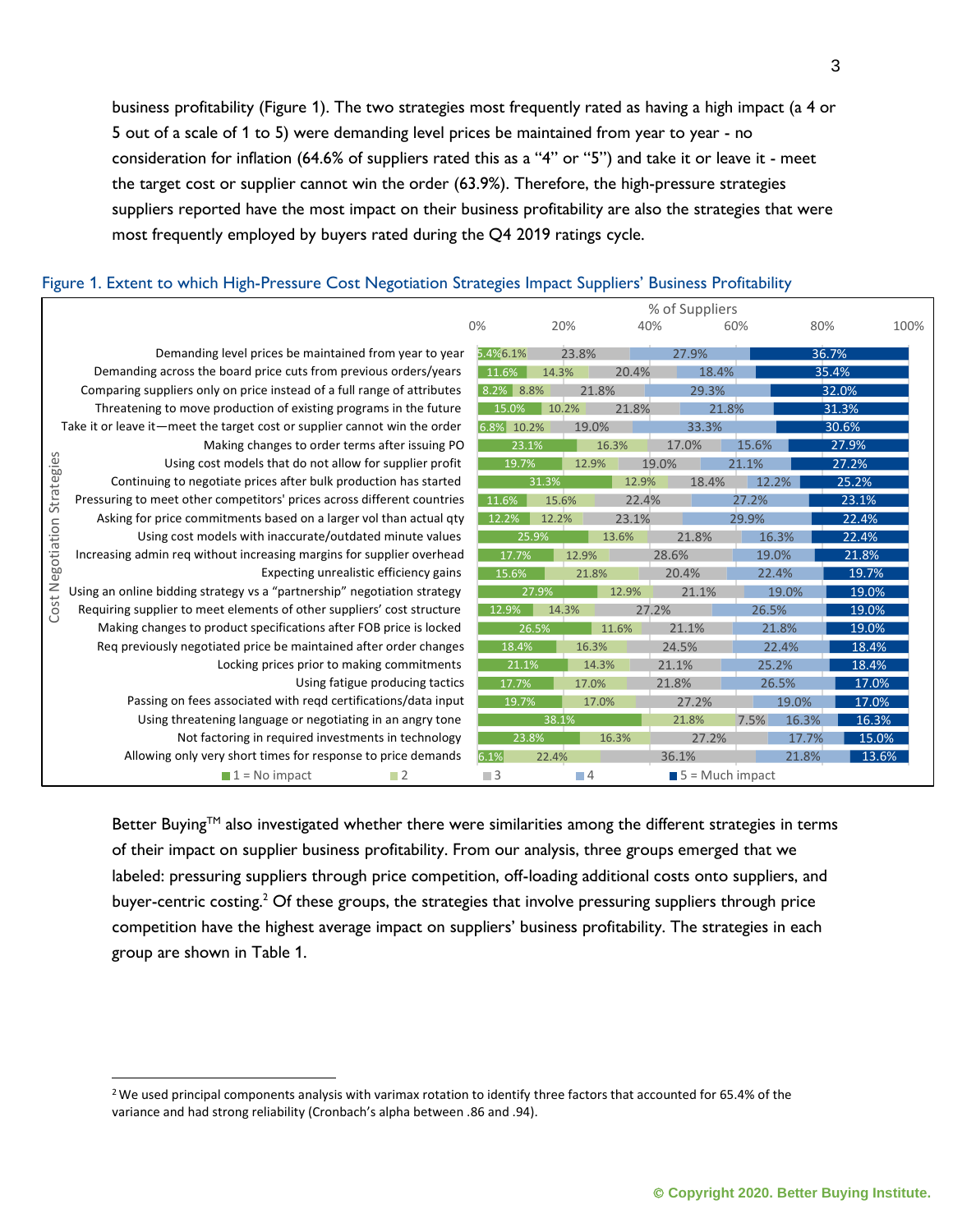## Table 1. Groupings of High-Pressure Cost Negotiation Strategies

| Groups                                       | <b>High-Pressure Cost Negotiation Strategies</b>                                                                                                                                                                                                            | Mean S.D. |     |
|----------------------------------------------|-------------------------------------------------------------------------------------------------------------------------------------------------------------------------------------------------------------------------------------------------------------|-----------|-----|
|                                              | Take it or leave it-meet the target cost or supplier cannot<br>win the order<br>Demanding level prices be maintained from year to year, no<br>consideration for inflation (e.g., no consideration for higher<br>raw materials, energy, or wage costs)       |           | 0.9 |
| <b>Pressuring suppliers</b><br>through price | Demanding across the board price cuts from previous<br>orders/years                                                                                                                                                                                         | 3.5       |     |
| competition                                  | Comparing suppliers only on price instead of a full range of<br>attributes                                                                                                                                                                                  |           |     |
|                                              | Allowing only very short times for response to price<br>demands                                                                                                                                                                                             |           |     |
|                                              | Requiring supplier to meet specific elements of other<br>suppliers' cost structure                                                                                                                                                                          |           |     |
| Off-loading<br>additional costs              | Increasing administrative requirements without increasing<br>margins for supplier overhead (e.g., requirements for<br>constant reporting on Work in Progress or to justify every<br>cost element)<br>Passing on fees associated with required environmental | 3.1       | 1.3 |
| onto suppliers                               | certifications and data input (e.g., Better Cotton Initiative<br>data portal fees, Bluesign® certification fees)                                                                                                                                            |           |     |
|                                              | Making changes to product specifications after FOB price is<br>locked                                                                                                                                                                                       |           |     |
|                                              | Continuing to negotiate prices after bulk production has<br>started                                                                                                                                                                                         | 3.0       | 1.2 |
|                                              | Using threatening language or negotiating in an angry tone                                                                                                                                                                                                  |           |     |
|                                              | Using cost models with inaccurate/outdated minute values                                                                                                                                                                                                    |           |     |
|                                              | Making changes to terms (e.g., payment, ship dates,                                                                                                                                                                                                         |           |     |
| <b>Buyer-centric</b>                         | quantities, factories) after issuing purchase order                                                                                                                                                                                                         |           |     |
| costing                                      | Expecting unrealistic efficiency gains                                                                                                                                                                                                                      |           |     |
|                                              | Using cost models that do not allow for supplier profit                                                                                                                                                                                                     |           |     |
|                                              | Requiring previously negotiated price be maintained after                                                                                                                                                                                                   |           |     |
|                                              | changes are made in the order                                                                                                                                                                                                                               |           |     |
|                                              | Constantly calling/emailing, asking for lower price, multiple<br>rounds of negotiation, or other fatigue producing tactics                                                                                                                                  |           |     |
|                                              | Threatening to move production of existing programs/cut                                                                                                                                                                                                     |           |     |
|                                              | orders in the future                                                                                                                                                                                                                                        |           |     |

Note: Mean for each group shows the average impact level of related high-pressure cost negotiation strategies on suppliers' business profitability on a scale of 1 (no impact) to 5 (much impact).

The impact of high-pressure cost negotiation strategies is not limited to suppliers' business profitability; pressure on supplier businesses overflows onto workers and the environment. Over half of the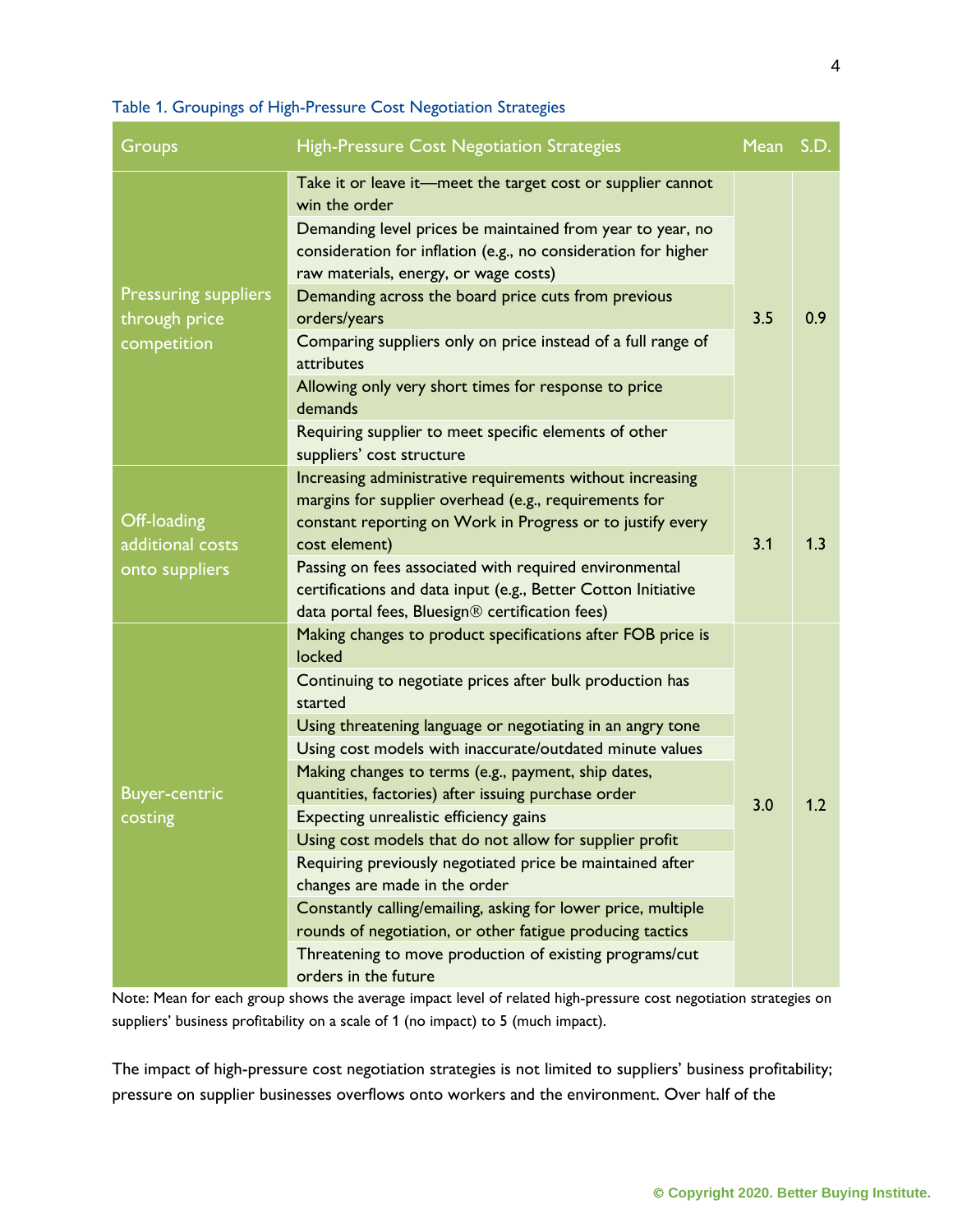suppliers in the latest global supplier survey reported that their business profitability had a high impact (a 4 or 5 out of a scale of 1 to 5) on their ability to provide good working conditions and better wages, with 28.6% of suppliers reporting the maximum level of impact. On average, the extent to which suppliers' profitability impacted their ability to provide good working conditions and better wages was 3.5 on a scale of 5.<sup>3</sup> Meanwhile, 43.5% of suppliers reported their business profitability had a high impact on their company's environmental performance. The average extent to which suppliers' profitability impacted their environmental performance was 3.2 on a scale of 5.<sup>4</sup>



Figure 2. Extent to which Suppliers' Business Profitability Impacts their Ability to Provide Good Working Conditions and Wages





<sup>4</sup> SD=1.2, n=147

<sup>3</sup> SD=1.3, n=147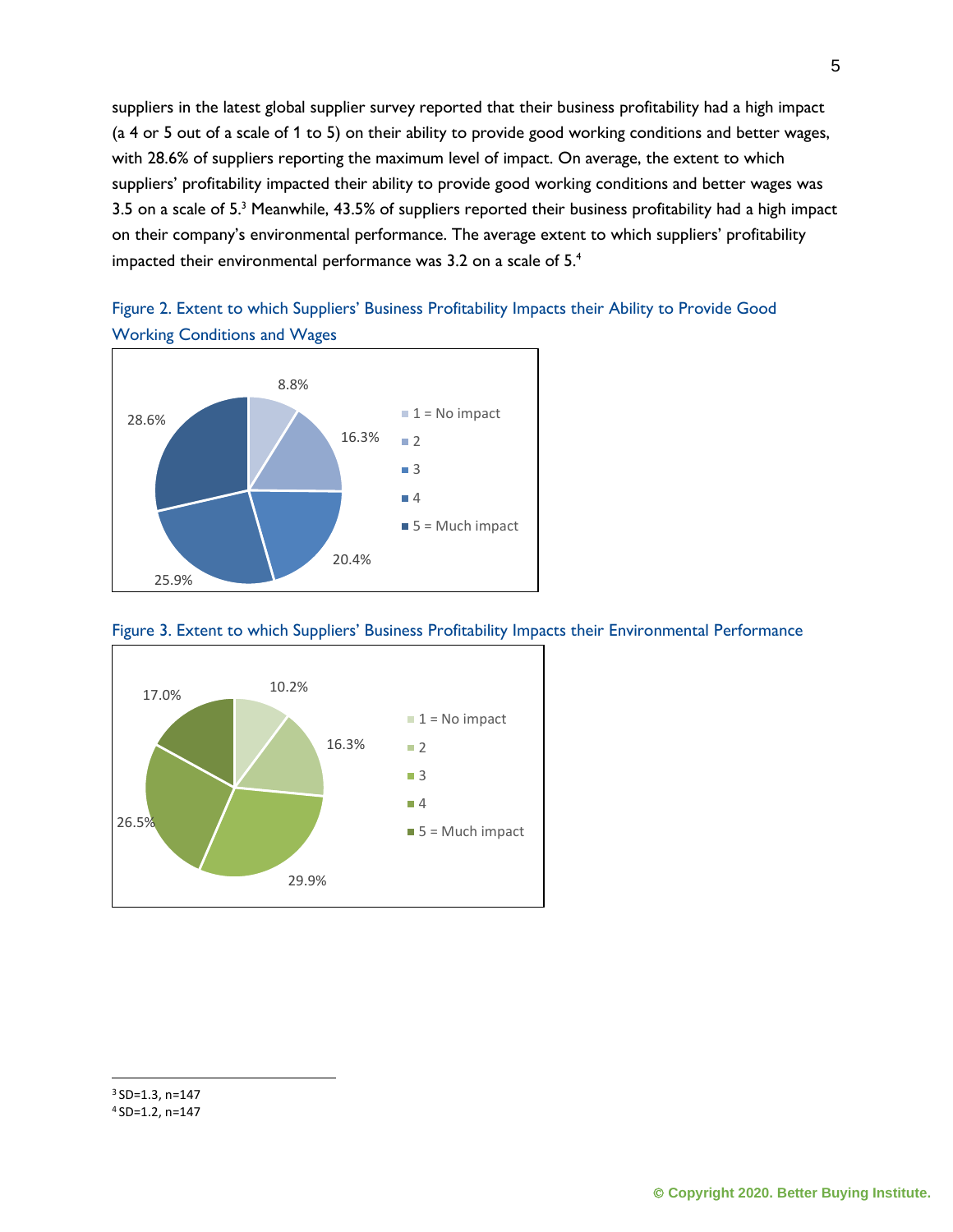### *Cost and Cost Negotiation Practices During COVID-19*

As our industry continues to wrestle with COVID-19, Better Buying™ asked suppliers what type of pricing or ordering strategies they were starting to see emerge with their buyers. Most suppliers

*The next two most frequently reported pricing and ordering strategies … highlight the financial hardship the industry continues to face – as well as the prevailing strategy of offloading financial pressures onto suppliers.* 

(92.5%) confirmed that their buyers have already started placing new orders. The most frequently reported change, an overall decrease of order volume relative to previous orders or seasons (59.2%), reflects ongoing uncertainty around how phased re-openings and the emergence of new outbreaks across the globe will impact consumer demand. The next two most frequently reported

pricing and ordering strategies, smaller volumes at the same price (51.0%) and lower target prices from previous orders (40.1%), highlight the financial hardship the industry continues to face – as well as the prevailing strategy of offloading financial pressures onto suppliers. An encouraging finding from this

survey question was that 33.3% of suppliers reported increased dialogue with their buyers about pricing and costs, an engagement practice that Better Buying™ has been advocating for with buyers. These findings are captured in Figure 4.

*33.3% of suppliers reported increased dialogue with their buyers about pricing and costs.*

#### Decreased vol relative to previous orders 59.2% Smaller volumes at same price 51.0% 40.1% Lower target prices from previous orders Increased dialogue with supplier 33.3% 32.0% Shorter lead times than previous orders Pricing and Ordering Strategies 20.4% Margin-driven vs cost-driven pricing 18.4% More emphasis on promotional pricing 15.6% Increased use of cost engineering 15.0% Increased range of products/SKUs 15.0% Requirements to manufacture outside China 12.9% Increased use of test orders 11.6% Higher markup requirements Increased penalties for late deliveries 6.1%  $5.4%$ Higher royalty requirements (for licensees) Less emphasis on social compliance 5.4% 4.8% Requirements for reshoring/near-shoring 4.8% Less emphasis on worker health and safety 4.8% Less emphasis on env performance 4.1% Other Post-COVID-19 ordering not yet started  $7.5%$

## Figure 4. New Pricing and Ordering Strategies Emerging from COVID-19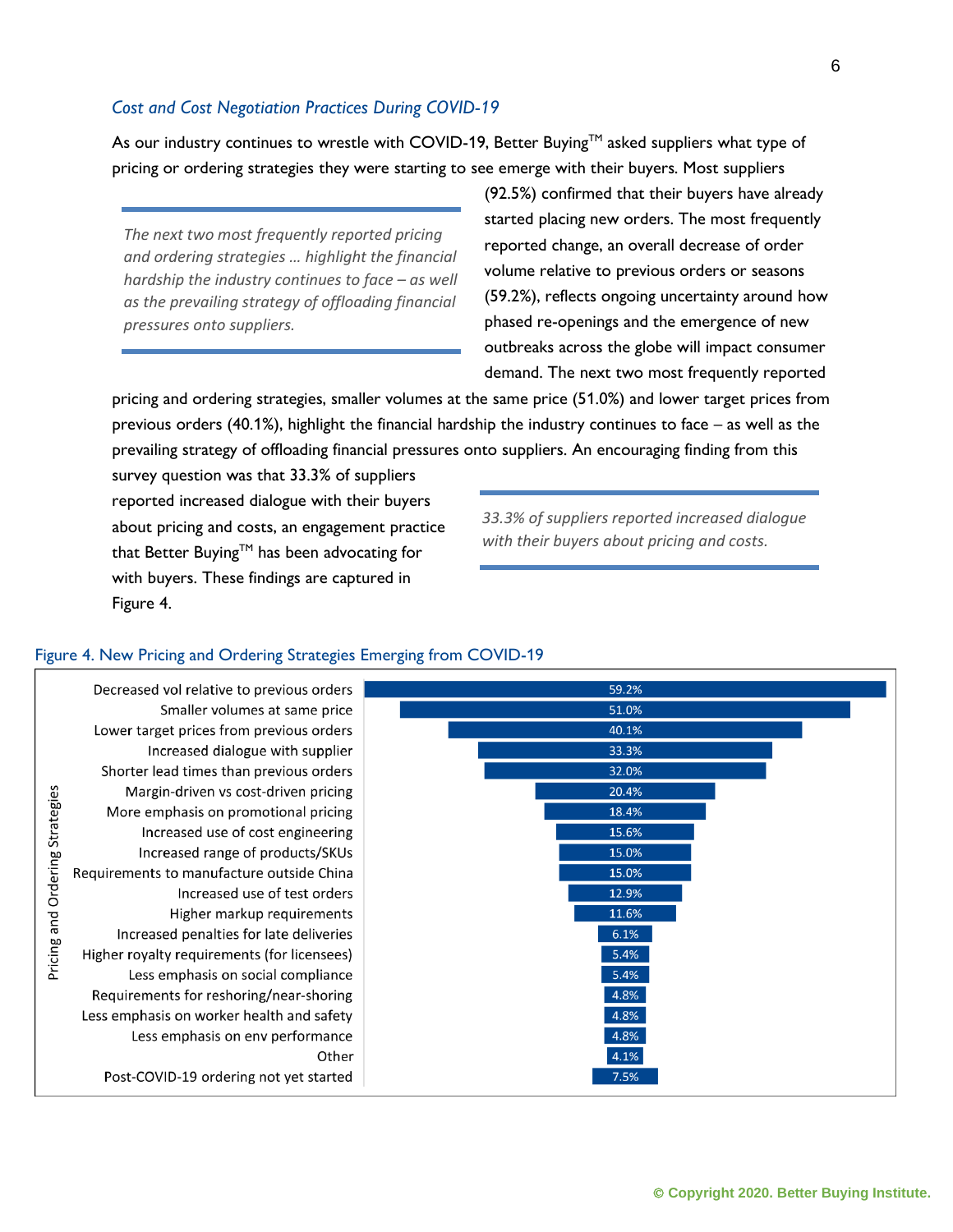## *Regional Analysis*

The eleven countries or regions with the largest survey participation included China, Hong Kong, India, Bangladesh, United States/Canada, Pakistan, Portugal, South Korea, East Asia, Western Europe/United Kingdom, and EEMEA (Eastern Europe/Central and Western Asia, Middle East, Africa). Responses from suppliers headquartered in other regions were grouped into the "Other regions" category.

There were only a few regional differences in responses, meaning that suppliers globally are facing similar situations. There were a few regions that reported slightly larger impacts of business profitability on their ability to provide good working conditions and wages and on their environmental performance.

## **Reducing Costs without Squeezing Suppliers**

## **Best Costing and Pricing Practices**

In the latest global survey, suppliers reported which methods their customers use to lower costs without creating additional pressure on suppliers' businesses. The most frequently reported methods included providing long-range buying plans (61.9%), taking suppliers' suggestions in altering product specifications to reduce costs (61.2%), providing accurate forecasts in advance (57.1%), and meeting minimum order quantities when placing orders (57.1%). In their comments, one supplier mentioned the benefits of sourcing raw materials locally, while another said their customer used existing fabric that was leftover due to order cancelations. A small percent of suppliers (6.1%) reported that their customers did not use any best practices to lower costs without pressuring their business. These results are captured in Figure 5.



## Figure 5. Best Practices Used to Lower Costs Without Pressuring Suppliers' Businesses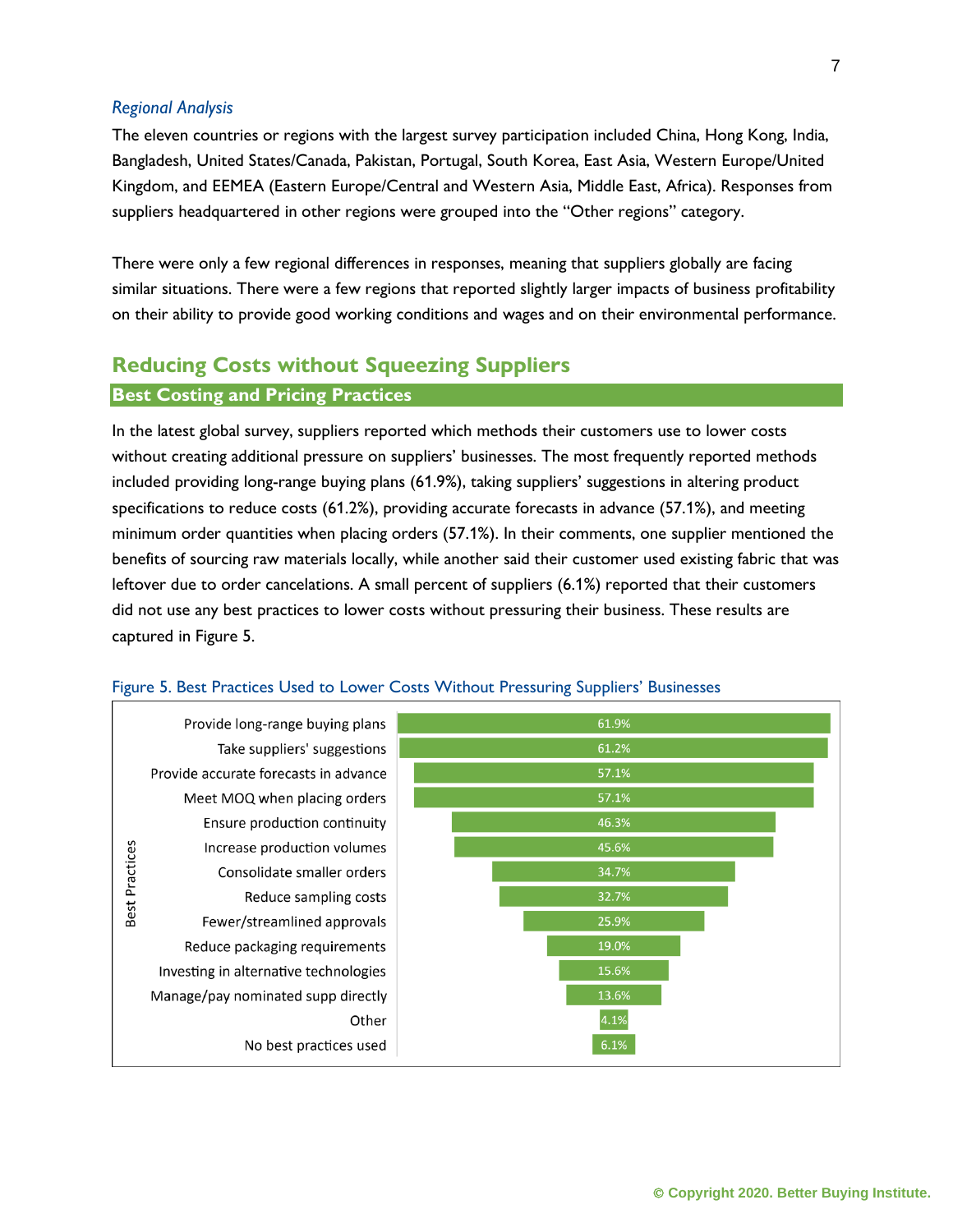These findings reveal that some buyers are using planning and forecasting, design and development, and other types of business practices beyond cost negotiations to secure lower costs and create win-win solutions with their suppliers. This holistic approach to purchasing practices can help address the multidimensional financial pressures that increase suppliers' administrative and operating costs and contribute to decreased efficiency and productivity. Such methods reflect strong collaboration between buyers and their suppliers and serve as alternatives to pressuring suppliers into accepting prices that do not cover the costs of compliant production.

In their open-ended comments describing best practices in buyers' costing and pricing strategies, suppliers continued to highlight the importance of their customers engaging in dialogue rather than using one-way directives. Some suppliers also commented how their customers are paying for or making use of canceled liability materials. For example, "They are redesigning or developing into new product to use existing fabric that's been leftover as a result of cancellations, so that there's no additional costs and dollars spent to go buy additional fabric and help the cash flow turn over quickly." A full list of themes from suppliers' open-ended comments is included in Table 2.

| <b>Themes</b>                                                   | # of<br>mentions | Sample quotes                                                                                                                                                                                                                                       |
|-----------------------------------------------------------------|------------------|-----------------------------------------------------------------------------------------------------------------------------------------------------------------------------------------------------------------------------------------------------|
| Engaging in dialogue<br>with suppliers                          | 6                | Consistency and willingness to listen to inputs from supplier<br>Notify the target ahead of time and allow factory to do suggestion to<br>bring down the cost before kicking off new styles' tech package.                                          |
| Taking liability for<br>left over fabrics or<br>canceled orders | 5                | Buyer is re-working the shell fabric/trim price with nominated<br>mill/supplier to reduce the cost.<br>Comparing to other retailers, our buyer is doing better by paying a<br>liability of cancelled inventory that they ordered but not take them. |
| Implementation of<br>new technology to<br>lower costs           | $\overline{4}$   | Virtual approvals prior on the costing stage.<br>Use better technology, environment & efficiency                                                                                                                                                    |
| Not creating<br>downward pressure<br>on prices                  | $\overline{4}$   | ONCE A YEAR PRICE NEGOTIATION<br>Understanding that if the price for a style for one season is lowered<br>and then the style is re-ordered the next season that the price cannot<br>continue to be lower in the same way.                           |
| Flexibility in<br>shipment dates and<br>lead time               | $\overline{2}$   | Got Support from some of the customer in order to have a flexible<br>shipment time, Higher Lead time, no charge back on delayed shipment.                                                                                                           |
| Good payment<br>practices                                       | $\overline{2}$   | They has been no change in payment terms nor have there been<br>payment delays as in the case of other brands.                                                                                                                                      |
| Simplifying styles and<br>revising packaging                    | $\mathbf{1}$     | Simplifying the styles and getting well prepared for online sales<br>packaging                                                                                                                                                                      |
| <b>Meeting Minimum</b><br><b>Order Quantities</b><br>(MOQs)     | $\overline{2}$   | Combining styles across same base fabric to meet MOQs.                                                                                                                                                                                              |

## Table 2. Best Practices in Cost & Cost Negotiation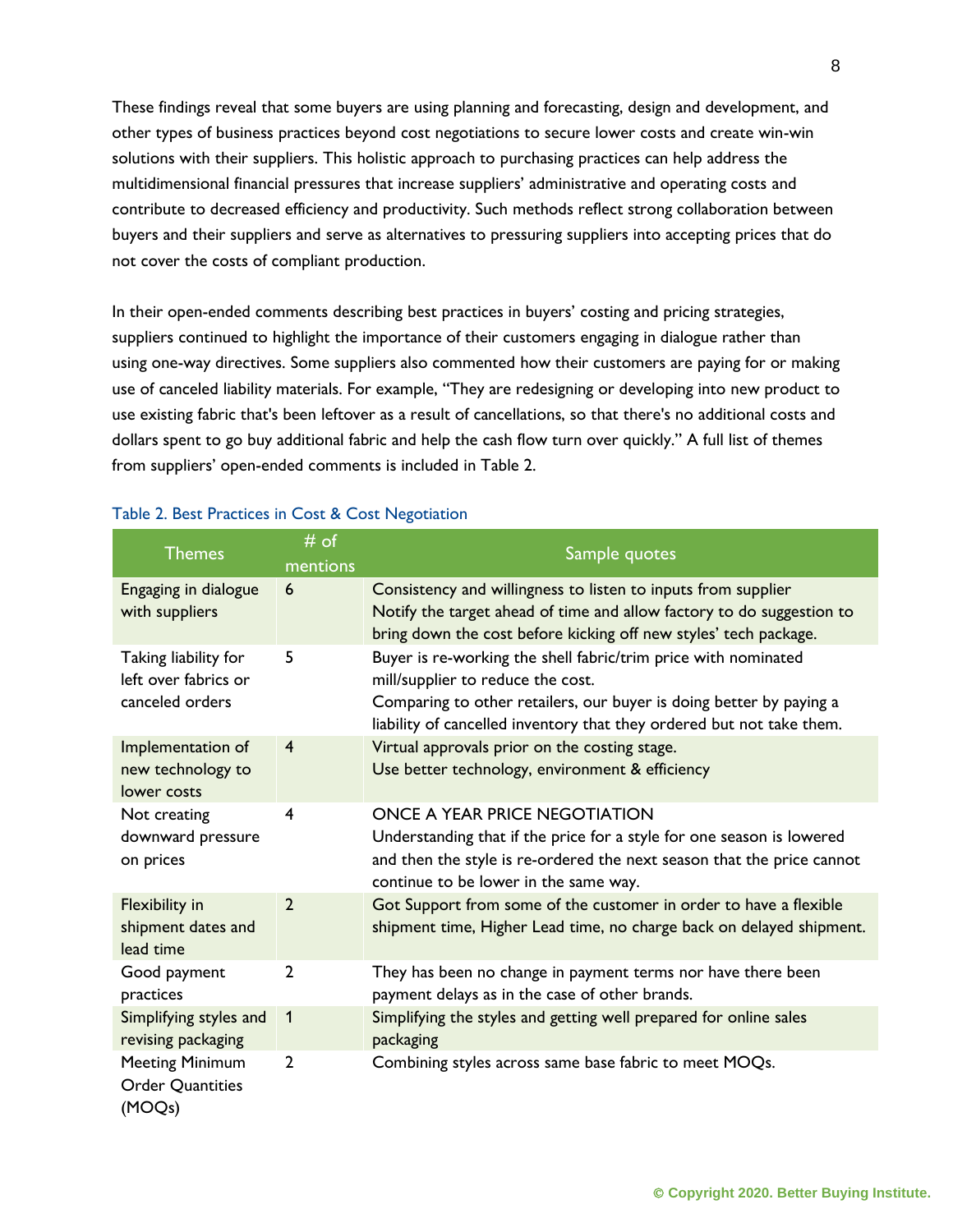| Taking responsibility<br>and being responsive | $\overline{2}$ | Great responsibility<br>Smart and fast action                                                                                                                                                                                          |
|-----------------------------------------------|----------------|----------------------------------------------------------------------------------------------------------------------------------------------------------------------------------------------------------------------------------------|
| Providing buying<br>plans                     |                | Provided Fall/Winter & 2021 Spring/Summer buying plan.                                                                                                                                                                                 |
| Too early to tell                             | 6              | Covid 19 is still continuing impacting business globally. We are still not<br>into Post Covid scenario. Hence too early to comment on any best<br>practices from customers yet.<br>Didn't discuss the unit price because no new order. |

## **A New Vision for Standard Cost and Cost Negotiation Practices**

In keeping with Better Buying's previous Special Report on payment and terms practices, suppliers in the recent survey were asked about minimally acceptable costing practices. A majority of suppliers

*Listening to suppliers and working with them toward win-win solutions can help raise the bar for cost and cost negotiation practices, eliminating the need for high-pressure cost negotiation strategies and impossibly low target prices.*

(68.7%) believed that such practices should be expected, and there were no significant regional differences among suppliers that share this belief. The highest priority practices (a 4 or 5 out of a scale of 1 to 5) included providing a reasonable target price (90.1%), not requesting price reductions after an order is placed or shipped (85.2%), and avoiding making changes to order

details once the price is confirmed (84.1%). The full results are displayed in Figure 6. These priorities are not particularly surprising, nor are they unreasonable. Suppliers know their businesses, including where increased efficiency or productivity could lower costs. Listening to suppliers and working with them toward win-win solutions can help raise the bar for cost and cost negotiation practices, eliminating the need for high-pressure cost negotiation strategies and impossibly low target prices.

## Figure 6. Suppliers' Priorities for Minimally Acceptable Costing Practices

|                                                                   |                                                                                                              | 0%        | % of Suppliers<br>20%<br>60%<br>40% |       |       |       |       | 80%   | 100% |
|-------------------------------------------------------------------|--------------------------------------------------------------------------------------------------------------|-----------|-------------------------------------|-------|-------|-------|-------|-------|------|
|                                                                   | Do not request price reduction after order is placed or shipped                                              | 11.9%     |                                     | 13.9% |       |       | 71.3% |       |      |
|                                                                   | Provide reasonable target price                                                                              | 6.9%      |                                     | 29.7% |       |       |       | 60.4% |      |
|                                                                   | Avoid making changes to order details once price is confirmed                                                |           | 10.9%                               | 25.7% |       |       | 58.4% |       |      |
|                                                                   | Provide target price in advance of development                                                               |           | 17.8%                               |       | 23.8% |       |       | 52.5% |      |
| Practices                                                         | Limit renegotiation after price is finalized                                                                 | 5.9%      | 17.8%                               |       | 21.8% |       |       | 49.5% |      |
|                                                                   | Do not threaten suppliers during price negotiation                                                           | 5.9% 8.9% |                                     | 16.8% | 20.8% |       |       | 47.5% |      |
|                                                                   | Provide feedback on prices offered                                                                           |           | 12.9%                               |       | 37.6% |       |       | 44.6% |      |
| Costing                                                           | Consider inflation & higher input costs when negotiating prices                                              | 8.9%      | 11.9%                               |       | 34.7% |       |       | 43.6% |      |
|                                                                   | Provide accurate order details to work out costing                                                           | 7.9%      | 19.8%                               |       |       | 28.7% |       | 41.6% |      |
| Engage in two-way dialogue with suppliers when negotiating prices |                                                                                                              |           | 12.9%                               |       | 39.6% |       |       | 41.6% |      |
|                                                                   | Renegotiate prices if changes are made to orders                                                             | $5.0\%$   | 21.8%                               |       |       | 35.6% |       | 35.6% |      |
|                                                                   | Follow a standard costing framework                                                                          |           | 17.9%                               | 28.7% |       | 28.7% |       | 31.7% |      |
|                                                                   | Renegotiate prices before placing repeat orders                                                              | 17.8%     |                                     | 8.9%  |       | 33.7% | 17.8% | 21.8% |      |
|                                                                   | Limit the number of rounds of negotiation                                                                    | 6.9%      | 14.9%                               |       | 31.7% |       | 25.7% | 20.8% |      |
|                                                                   | $\blacksquare$ 5 = High priority<br>$\blacksquare$ 1 = Low priority $\blacksquare$ 2<br>$\Box$ 3<br>$\Box$ 4 |           |                                     |       |       |       |       |       |      |